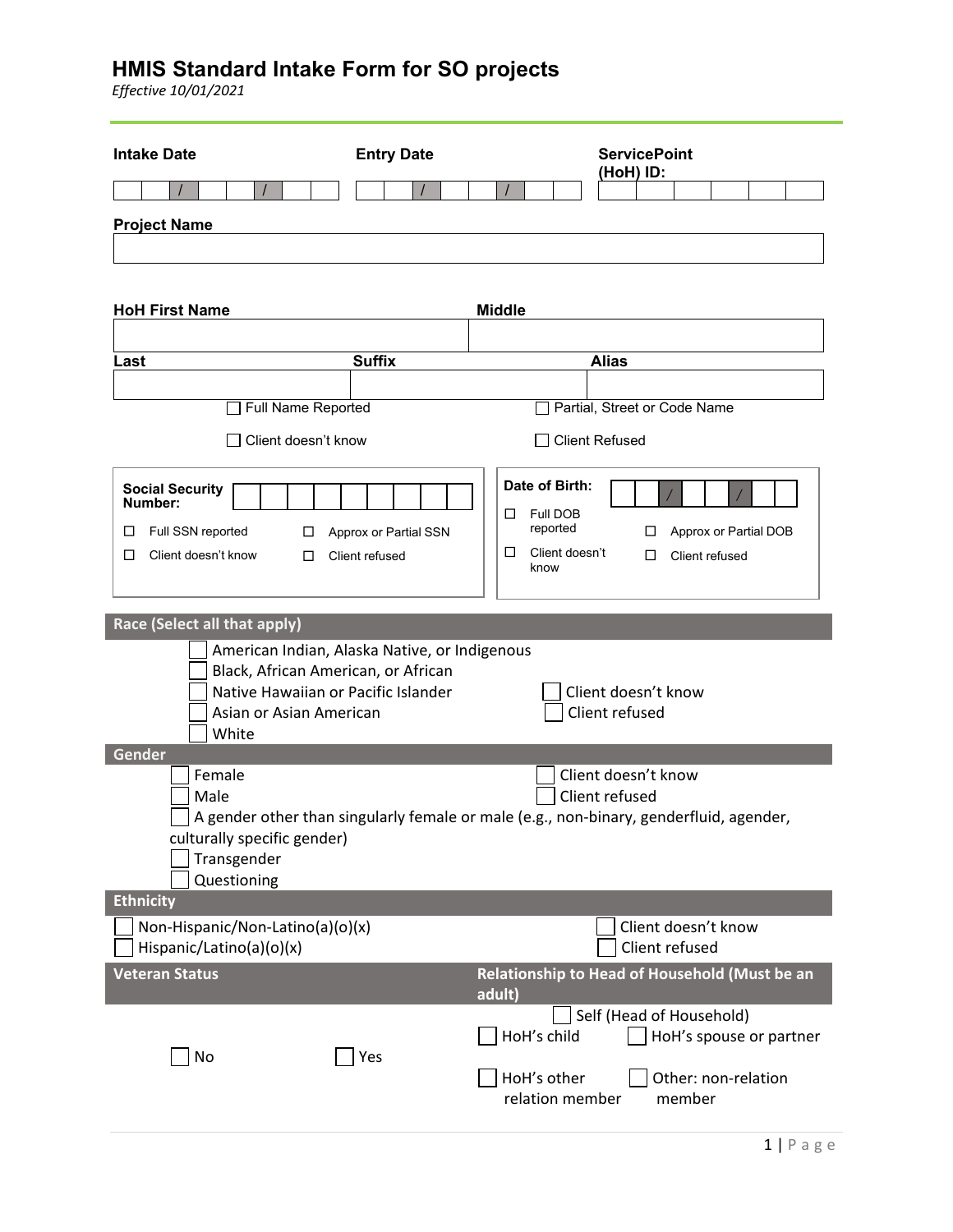*Effective 10/01/2021*

duration and substantially impairs ability to live independently:

| <b>Health Insurance</b>                                                                                      |                                                                                                                                                      |                      |                  |                            |                                   |                                         |
|--------------------------------------------------------------------------------------------------------------|------------------------------------------------------------------------------------------------------------------------------------------------------|----------------------|------------------|----------------------------|-----------------------------------|-----------------------------------------|
| No                                                                                                           |                                                                                                                                                      |                      |                  | Client doesn't know        |                                   |                                         |
| Yes (identify source below)                                                                                  |                                                                                                                                                      |                      |                  | Client                     |                                   |                                         |
| <b>Source</b>                                                                                                |                                                                                                                                                      |                      |                  |                            |                                   |                                         |
| Medicaid                                                                                                     |                                                                                                                                                      |                      |                  | Medicare                   |                                   |                                         |
| State Children's Health Insurance (KCHIP)                                                                    |                                                                                                                                                      |                      |                  | <b>VA Medical Services</b> |                                   |                                         |
| <b>Employer-Provided Health Insurance</b>                                                                    |                                                                                                                                                      |                      |                  |                            |                                   | Health Insurance obtained through COBRA |
| Private Pay Health Insurance                                                                                 |                                                                                                                                                      |                      |                  |                            | State Health Insurance for Adults |                                         |
| Indian Health Services Program                                                                               |                                                                                                                                                      |                      |                  |                            | Other: ______________________     |                                         |
|                                                                                                              |                                                                                                                                                      |                      |                  |                            |                                   |                                         |
|                                                                                                              |                                                                                                                                                      |                      |                  |                            |                                   |                                         |
| <b>Disability</b>                                                                                            |                                                                                                                                                      |                      |                  |                            |                                   |                                         |
| Do you have a physical, mental or emotional Impairment, a post-traumatic stress disorder, or brain injury; a |                                                                                                                                                      |                      |                  |                            |                                   |                                         |
| No.                                                                                                          | development disability, HIV/AIDS, or a diagnosable substance abuse problem?<br>Client doesn't know<br>Yes (indicate type(s) below)<br>Client refused |                      |                  |                            |                                   |                                         |
|                                                                                                              |                                                                                                                                                      |                      |                  |                            |                                   |                                         |
|                                                                                                              | <b>Physical</b>                                                                                                                                      | <b>Mental Health</b> | <b>Chronic</b>   | <b>Alcohol</b>             | Developmental                     | <b>HIV/AIDS</b>                         |
|                                                                                                              |                                                                                                                                                      | <b>College</b>       | Health           | $\Box$ Drugs               |                                   |                                         |
|                                                                                                              |                                                                                                                                                      |                      | <b>Condition</b> | $\sqsupset$ Both           |                                   |                                         |
| Expected to be of long-                                                                                      |                                                                                                                                                      |                      |                  |                            |                                   |                                         |
| continued and indefinite                                                                                     |                                                                                                                                                      |                      |                  |                            |                                   |                                         |
| duration and substantially                                                                                   | Yes<br>Н                                                                                                                                             | Yes                  | Yes              | Yes                        | Yes                               | Yes                                     |
| impairs ability to live                                                                                      | No                                                                                                                                                   | No                   | No               | No                         | No                                | No                                      |

# **\*\*Only answer the following questions for Adults and HoH. \*\***

| <b>Income</b>                                 |                                   |  |
|-----------------------------------------------|-----------------------------------|--|
| No/None at all                                | Yes (identify source and amounts) |  |
| Client refused<br>Client doesn't know         |                                   |  |
| <b>Source</b>                                 | <b>Amount:</b>                    |  |
| Earned income (i.e., employment income)       | \$<br>. 00                        |  |
| Unemployment Insurance                        | \$<br>. 00                        |  |
| Supplemental Security Income (SSI)            | \$<br>. 00                        |  |
| Social Security Disability Income (SSDI)      | \$<br>. 00                        |  |
| <b>Retirement Income from Social Security</b> | \$<br>. 00                        |  |
| VA Service-Connected Disability               | \$<br>.00                         |  |
| Compensation                                  |                                   |  |
| VA Non-Service-Connected Disability Pension   | \$<br>. 00                        |  |
| <b>Worker's Compensation</b>                  | \$<br>. 00                        |  |
| Temporary Assistance for Needy Families       | \$<br>. 00                        |  |
| (TANF)                                        |                                   |  |
| General Assistance (GA)                       | \$<br>00                          |  |
| Private disability Insurance                  | \$<br>00                          |  |
| Pension or retirement income from a former    | \$<br>. 00                        |  |
| job                                           |                                   |  |
| <b>Child Support</b>                          | \$<br>. 00                        |  |
| Alimony or other spousal support              | \$<br>. 00                        |  |
| Other source:                                 | \$<br>. 00                        |  |
| <b>Total Monthly Income:</b>                  | \$                                |  |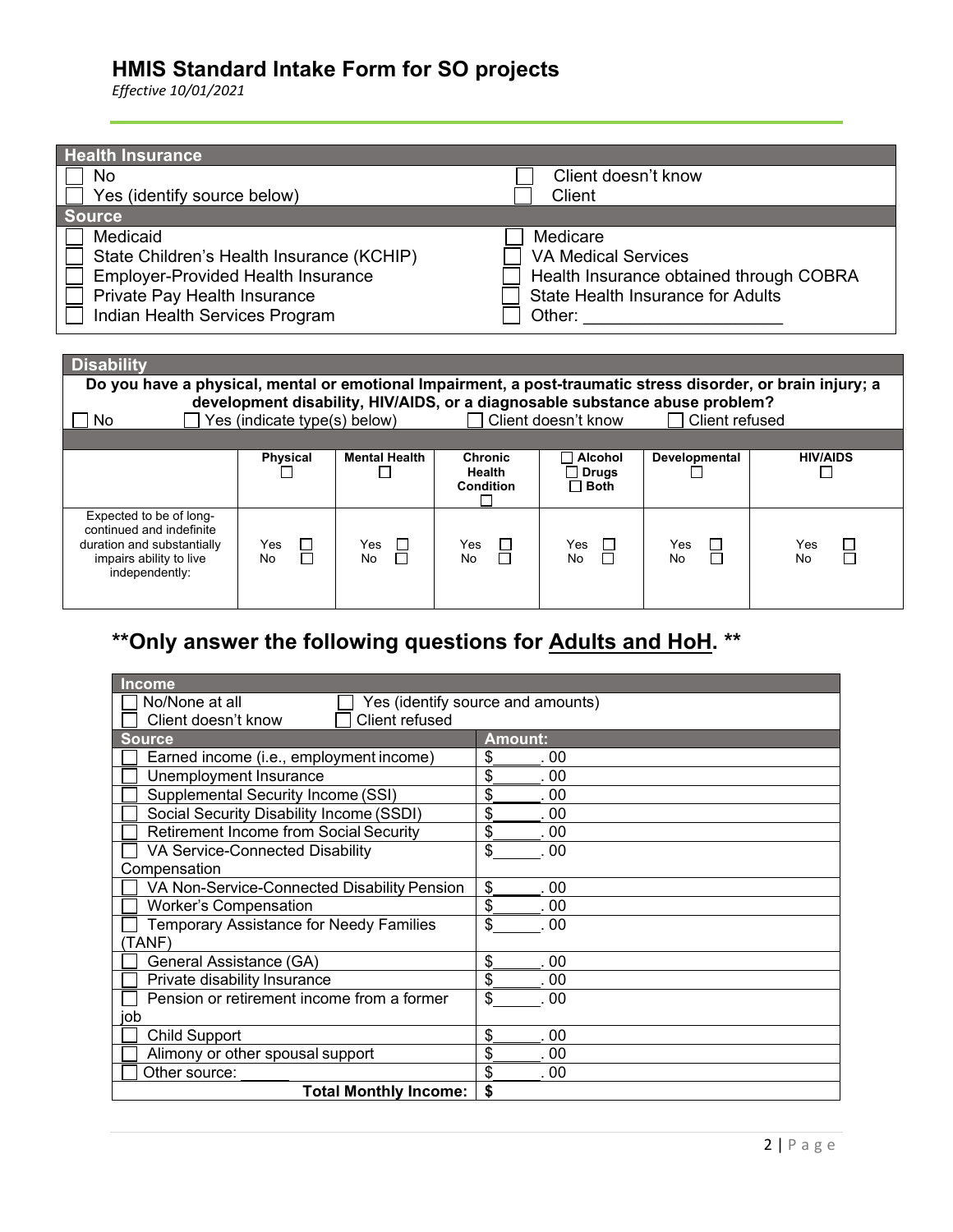| <b>Non-Cash Benefits</b><br>No/None at all<br>Yes (Identify source below)<br>Client doesn't know<br>Client refused<br><b>Source</b><br>Supplemental Nutrition Assistance Program (SNAP)<br>Special Supplemental, Nutrition Program for Women, Infants, and Children (WIC)<br><b>TANF Child Care services</b><br>TANF transportation services<br>Other TANF-funded services<br>Other: the contract of the contract of the contract of the contract of the contract of the contract of the contract of the contract of the contract of the contract of the contract of the contract of the contract of the con |                                                                                                                                                                                                                                                                                                                                                                                 |                                                                                                                                                                                                                                                                                                                                                                                                                                                                                                                                                                                                                                                                                                                                                                                                                                                                                                                                                                                                     |                                                                                                                 |  |
|--------------------------------------------------------------------------------------------------------------------------------------------------------------------------------------------------------------------------------------------------------------------------------------------------------------------------------------------------------------------------------------------------------------------------------------------------------------------------------------------------------------------------------------------------------------------------------------------------------------|---------------------------------------------------------------------------------------------------------------------------------------------------------------------------------------------------------------------------------------------------------------------------------------------------------------------------------------------------------------------------------|-----------------------------------------------------------------------------------------------------------------------------------------------------------------------------------------------------------------------------------------------------------------------------------------------------------------------------------------------------------------------------------------------------------------------------------------------------------------------------------------------------------------------------------------------------------------------------------------------------------------------------------------------------------------------------------------------------------------------------------------------------------------------------------------------------------------------------------------------------------------------------------------------------------------------------------------------------------------------------------------------------|-----------------------------------------------------------------------------------------------------------------|--|
| Client's Current Living Situation - current to project entry<br><b>Start Date</b>                                                                                                                                                                                                                                                                                                                                                                                                                                                                                                                            | <b>End Date</b>                                                                                                                                                                                                                                                                                                                                                                 | (Select one Living Situation and <b>answer the corresponding questions in the order in which they appear</b> )<br><b>Information Date</b>                                                                                                                                                                                                                                                                                                                                                                                                                                                                                                                                                                                                                                                                                                                                                                                                                                                           |                                                                                                                 |  |
|                                                                                                                                                                                                                                                                                                                                                                                                                                                                                                                                                                                                              |                                                                                                                                                                                                                                                                                                                                                                                 | (Select one Living Situation and answer the corresponding questions in the order in which they appear)                                                                                                                                                                                                                                                                                                                                                                                                                                                                                                                                                                                                                                                                                                                                                                                                                                                                                              |                                                                                                                 |  |
| <b>Homeless Situation</b>                                                                                                                                                                                                                                                                                                                                                                                                                                                                                                                                                                                    | <b>Institutional Situation</b>                                                                                                                                                                                                                                                                                                                                                  | <b>Transitional/Permanent Housing</b><br><b>Situation</b>                                                                                                                                                                                                                                                                                                                                                                                                                                                                                                                                                                                                                                                                                                                                                                                                                                                                                                                                           | <b>Other</b>                                                                                                    |  |
| Place not meant for habitation<br>(e.g. a vehicle, abandoned building,<br>bus/train/subway station, airport,<br>anywhere outside).<br>$\Box$ Emergency shelter, including hotel<br>or motel paid for with emergency<br>shelter voucher<br>$\Box$ Safe Haven                                                                                                                                                                                                                                                                                                                                                  | $\Box$ Foster care home or<br>foster group home<br>$\Box$ Hospital or other<br>residential non-psychiatric<br>medical facility<br>$\Box$ Jail, prison or juvenile<br>detention facility<br>$\Box$ Long-term care facility or<br>nursing home<br>$\Box$ Psychiatric hospital or<br>other psychiatric facility<br>$\Box$ Substance abuse<br>treatment facility or detox<br>center | $\Box$ Residential project or halfway house with no<br>homeless criteria<br>$\Box$ Hotel or motel paid for without emergency<br>shelter voucher<br>□ Transitional housing for homeless persons<br>(including homeless youth)<br>$\Box$ Host Home (non-crisis)<br>Staying or living in a friend's room, apartment or<br>house<br>□ Staying or living in a family member's room,<br>apartment or house<br>Rental by client, with GPD TIP housing<br>subsidy<br>Rental by client, with VASH housing subsidy<br>$\Box$ Permanent housing (other than RRH) for<br>formerly homeless persons<br>Rental by client, with RRH or equivalent<br>subsidy<br>Rental by client, with HCV voucher (tenant or<br>project based)<br>Rental by client in a public housing unit<br>$\Box$ Rental by client, no ongoing housing subsidy<br>□Rental by client with other ongoing housing<br>subsidy<br>$\Box$ Owned by client, with ongoing housing<br>subsidy<br>$\Box$ Owned by client, no ongoing housing<br>subsidy | $\Box$ Other:<br>$\Box$ Worker unable to<br>determine<br>$\Box$ Client doesn't<br>know<br>$\Box$ Client refused |  |
| Is client going to have to leave their<br>current living situation within 14 days?                                                                                                                                                                                                                                                                                                                                                                                                                                                                                                                           | If yes, answer the following questions.                                                                                                                                                                                                                                                                                                                                         |                                                                                                                                                                                                                                                                                                                                                                                                                                                                                                                                                                                                                                                                                                                                                                                                                                                                                                                                                                                                     |                                                                                                                 |  |
| $\Box$ Yes<br>$\Box$ No                                                                                                                                                                                                                                                                                                                                                                                                                                                                                                                                                                                      |                                                                                                                                                                                                                                                                                                                                                                                 |                                                                                                                                                                                                                                                                                                                                                                                                                                                                                                                                                                                                                                                                                                                                                                                                                                                                                                                                                                                                     |                                                                                                                 |  |
| Has a subsequent residence been<br>identified?<br>$\Box$ No<br>$\Box$ Yes                                                                                                                                                                                                                                                                                                                                                                                                                                                                                                                                    | Does individual or family<br>have resources or support<br>networks to obtain other<br>permanent housing?<br>$\Box$ Yes<br>$\Box$ No                                                                                                                                                                                                                                             | Has the client had a lease or ownership interest<br>in a permanent housing unit in the last 60 days?<br>$\Box$ Yes<br>$\Box$ No                                                                                                                                                                                                                                                                                                                                                                                                                                                                                                                                                                                                                                                                                                                                                                                                                                                                     | Has the client moved<br>2 or more times in the<br>past 60 days?<br>$\Box$ Yes<br>$\square$ No                   |  |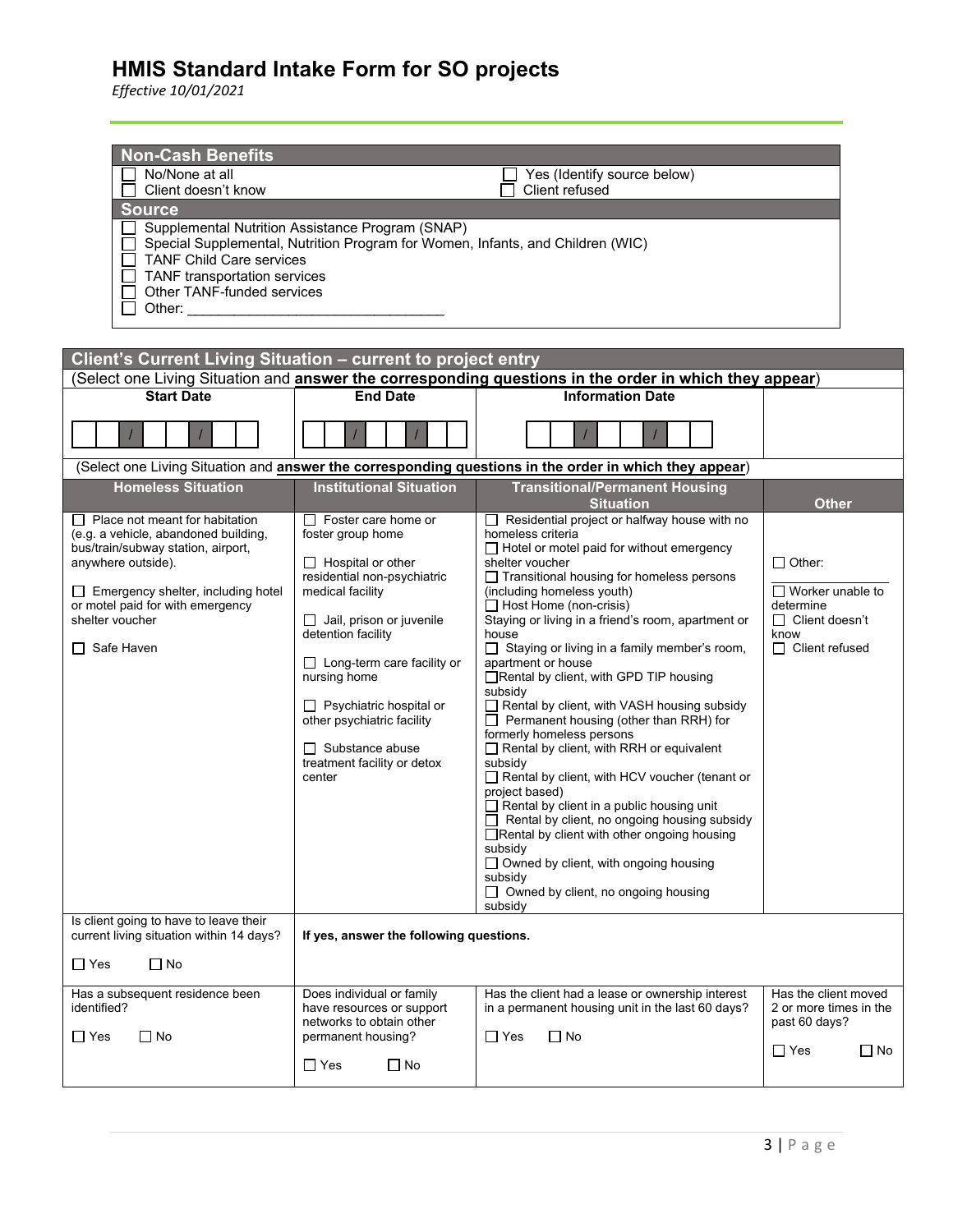| <b>Client's Prior Living Situation - Prior to Project Entry</b>                                                                                                                                                                                                                                                                                              |                                                                                                                                                                                                                                                                                                                                                                                                                                                                                                                                              |                                                                                                                                                                                                                                                                                                                                                                                                                                                                                                                                                                                                                                                                                                                                                                                                                                                                                                                                                                                                                              |                                                           |  |
|--------------------------------------------------------------------------------------------------------------------------------------------------------------------------------------------------------------------------------------------------------------------------------------------------------------------------------------------------------------|----------------------------------------------------------------------------------------------------------------------------------------------------------------------------------------------------------------------------------------------------------------------------------------------------------------------------------------------------------------------------------------------------------------------------------------------------------------------------------------------------------------------------------------------|------------------------------------------------------------------------------------------------------------------------------------------------------------------------------------------------------------------------------------------------------------------------------------------------------------------------------------------------------------------------------------------------------------------------------------------------------------------------------------------------------------------------------------------------------------------------------------------------------------------------------------------------------------------------------------------------------------------------------------------------------------------------------------------------------------------------------------------------------------------------------------------------------------------------------------------------------------------------------------------------------------------------------|-----------------------------------------------------------|--|
| (Select one Living Situation and answer the corresponding questions in the order in which they appear)                                                                                                                                                                                                                                                       |                                                                                                                                                                                                                                                                                                                                                                                                                                                                                                                                              |                                                                                                                                                                                                                                                                                                                                                                                                                                                                                                                                                                                                                                                                                                                                                                                                                                                                                                                                                                                                                              |                                                           |  |
| <b>Literally Homeless Situation</b>                                                                                                                                                                                                                                                                                                                          | <b>Institutional Situation</b>                                                                                                                                                                                                                                                                                                                                                                                                                                                                                                               | <b>Transitional/Permanent Housing</b><br><b>Situation</b>                                                                                                                                                                                                                                                                                                                                                                                                                                                                                                                                                                                                                                                                                                                                                                                                                                                                                                                                                                    | <b>Other</b>                                              |  |
| $\Box$ Place not meant for habitation<br>(e.g. a vehicle, abandoned building,<br>bus/train/subway station, airport,<br>anywhere outside).<br>$\Box$ Emergency shelter, including hotel<br>or motel paid for with emergency<br>shelter voucher<br>$\Box$ Safe Haven                                                                                           | □ Foster care home or<br>foster group home<br>$\Box$ Hospital or other<br>residential non-psychiatric<br>medical facility<br>$\Box$ Jail, prison or juvenile<br>detention facility<br>$\Box$ Long-term care facility or<br>nursing home<br>$\Box$ Psychiatric hospital or<br>other psychiatric facility<br>$\Box$ Substance abuse<br>treatment facility or detox<br>center                                                                                                                                                                   | $\Box$ Residential project or halfway house with no<br>homeless criteria<br>$\Box$ Hotel or motel paid for without emergency<br>shelter voucher<br>$\Box$ Transitional housing for homeless persons<br>(including homeless youth)<br>$\Box$ Host Home (non-crisis)<br>Staying or living in a friend's room, apartment or<br>house<br>$\Box$ Staying or living in a family member's room,<br>apartment or house<br>Rental by client, with GPD TIP housing<br>subsidy<br>Rental by client, with VASH housing subsidy<br>$\Box$ Permanent housing (other than RRH) for<br>formerly homeless persons<br>$\Box$ Rental by client, with RRH or equivalent<br>subsidy<br>Rental by client, with HCV voucher (tenant or<br>project based)<br>$\Box$ Rental by client in a public housing unit<br>$\Box$ Rental by client, no ongoing housing subsidy<br>□ Rental by client with other ongoing housing<br>subsidy<br>$\Box$ Owned by client, with ongoing housing<br>subsidy<br>$\Box$ Owned by client, no ongoing housing<br>subsidy | $\Box$ Client doesn't<br>know<br>$\Box$ Client refused    |  |
| Length of Stay in Prior Living<br>Situation (i.e. the literally homeless<br>situation identified above)?<br>$\Box$ One night or less<br>$\Box$ Two to six nights<br>$\Box$ One week or more but less than<br>one month<br>$\Box$ One month or more but less than<br>90 days<br>$\Box$ 90 days or more but less than one<br>year<br>$\Box$ One year or longer | Length of Stay in Prior<br>Living Situation (i.e. the<br>institutional situation<br>identified above)?<br>One night or less<br>$\perp$<br>Two to six nights<br>П<br>One week or more but<br>П<br>less than one month<br>$\Box$ One month or more but<br>less than 90 days<br>$\Box$ 90 days or more but less<br>than one year<br>$\Box$ One year or longer<br>Did you stay in the<br>institutional situation less<br>than 90 days?<br>$\Box$ Yes (If YES - Complete<br>SECTION III)<br>$\Box$ No (If NO - End<br>Homeless History Interview) | Length of Stay in Prior Living Situation (i.e.<br>the housing situation identified above)<br>One night or less<br>ப<br>$\Box$ Two to six nights<br>п<br>One week or more but less than one month<br>One month or more but less than 90 days<br>90 days or more but less than one year<br>$\perp$<br>$\Box$ One year or longer<br>Did you stay in the housing situation less<br>than 7 nights?<br>$\Box$ Yes (If YES - Complete SECTION III)<br>$\Box$ No (If NO – End Homeless History Interview)                                                                                                                                                                                                                                                                                                                                                                                                                                                                                                                            | $\Box$<br>Client doesn't<br>know<br>$\Box$ Client refused |  |
| $\Box$ N/A<br>(Complete SECTION IV Below)                                                                                                                                                                                                                                                                                                                    | On the night before<br>entering the institutional<br>situation did you stay on<br>the streets, in emergency<br>shelter or a safe haven?<br>□ Yes (If YES - Complete<br>SECTION IV)<br>$\Box$ No (If NO - End<br>Homeless History Interview)                                                                                                                                                                                                                                                                                                  | On the night before entering the housing<br>situation did you stay on the streets, in<br>emergency shelter or a safe haven?<br>$\Box$ Yes (If YES – Complete SECTION IV)<br>$\Box$ No (If NO – End Homeless History Interview)                                                                                                                                                                                                                                                                                                                                                                                                                                                                                                                                                                                                                                                                                                                                                                                               | $\Box$ Client doesn't<br>know<br>$\Box$ Client refused    |  |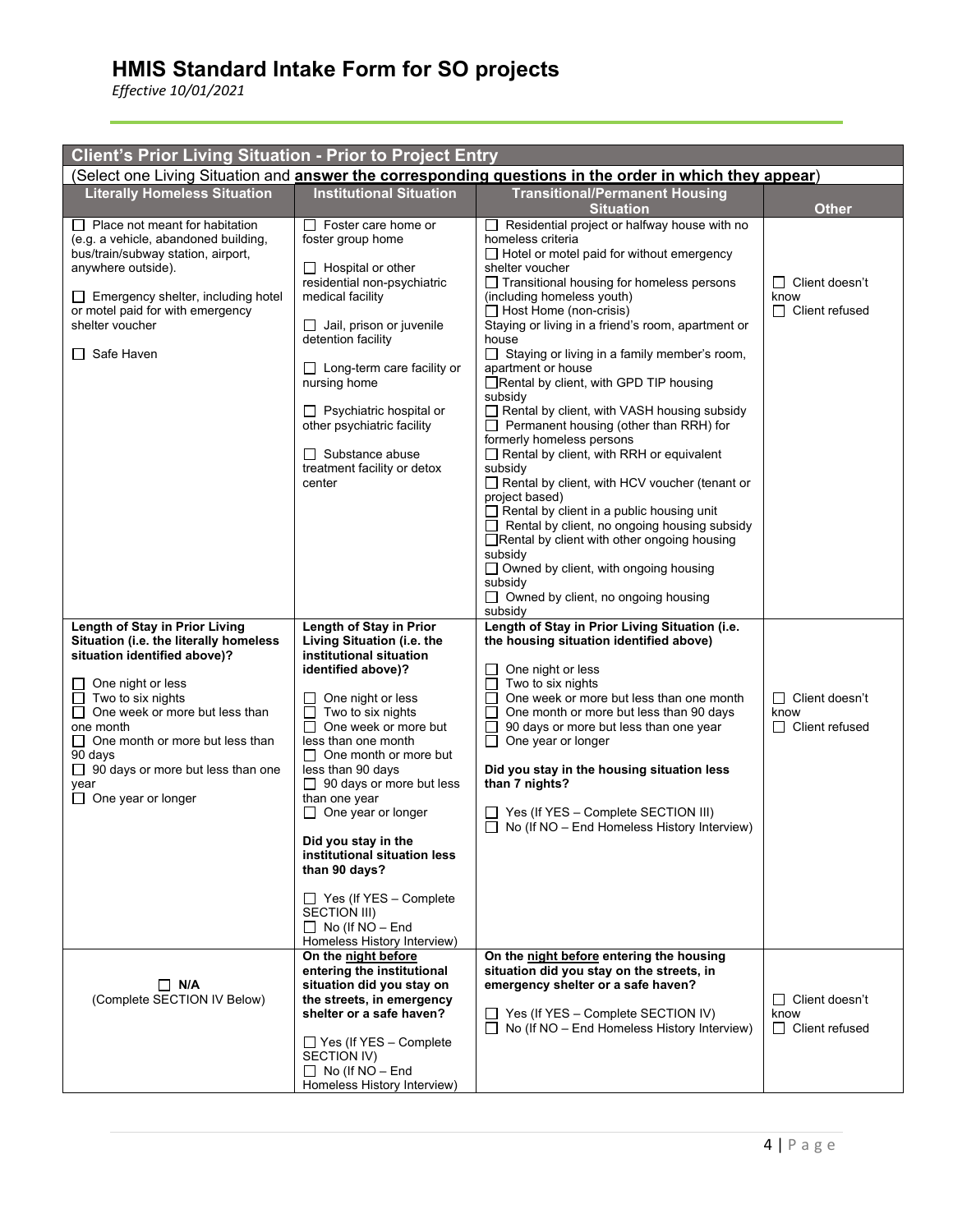| On the night before your previous stay, was that on the streets, in an<br>Emergency Shelter, or Safe Haven?<br>$\Box$ No<br>$\sqcap\,$ Yes                                                             | Approximate start of homelessness:                                                                    |  |
|--------------------------------------------------------------------------------------------------------------------------------------------------------------------------------------------------------|-------------------------------------------------------------------------------------------------------|--|
| Total number of times homeless on the street, in ES, or SH in the past<br>three years<br>$\Box$ One time<br>Two times<br>Three times<br>l I<br>□ Client doesn't know<br>Client refused<br>1 Four times | Total number of months homeless on the street, in emergency shelter,<br>or SH in the past three years |  |

| <b>Domestic Violence</b>                                                       |                        |  |
|--------------------------------------------------------------------------------|------------------------|--|
| Are you, or have you been a survivor of domestic or intimate partner violence? |                        |  |
| Yes<br>No                                                                      | Client doesn't know    |  |
| Client refused                                                                 |                        |  |
| If YES, how long ago did you have this experience?                             |                        |  |
| Within the past 3 months                                                       | 1 year ago or more     |  |
| 3 to 6 months ago                                                              | 6 months to 1 year ago |  |
| Client doesn't know                                                            | Client refused         |  |
|                                                                                |                        |  |
| If Yes, are you currently fleeing?                                             |                        |  |
| <b>No</b>                                                                      | Yes                    |  |
| Client doesn't know                                                            | <b>Client refused</b>  |  |
|                                                                                |                        |  |

| <b>Foster Care</b> |     | <b>Zip Code of Last Permanent Address</b> |
|--------------------|-----|-------------------------------------------|
| Yes                | No. |                                           |

| In the last 2 years, have you lived anywhere     | No<br>Yes                             |  |
|--------------------------------------------------|---------------------------------------|--|
| other than this county/community?                | Client refused<br>Client doesn't know |  |
| Where did you move from?                         | A different Kentucky County           |  |
|                                                  | Another part of the US                |  |
|                                                  | Other                                 |  |
| If a different Kentucky County, please specify:  |                                       |  |
|                                                  |                                       |  |
| If Another part of the US, please specify state: |                                       |  |
|                                                  |                                       |  |
| If other location, please specify:               |                                       |  |
|                                                  |                                       |  |
| Did you have housing when you came to this       | <b>Yes</b><br>No.                     |  |
| county/community?                                | Client doesn't know<br>Client refused |  |
| What is the primary reason you came to this      | Access to service and resources       |  |
| county/community?                                | Fleeing an abusive situation          |  |
|                                                  | Job Opportunities                     |  |
|                                                  | Other                                 |  |
|                                                  | Client refused                        |  |